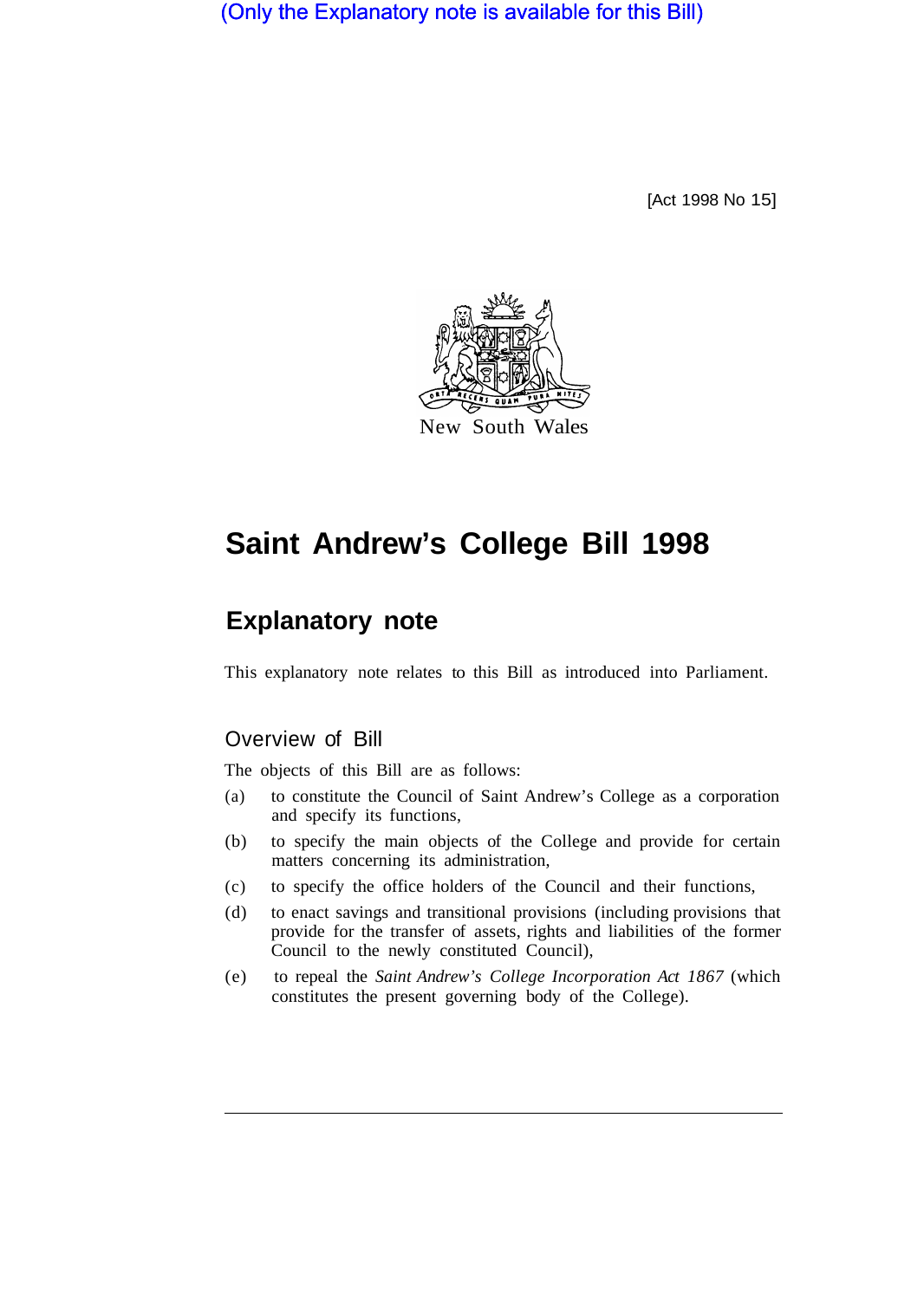Saint Andrew's College Bill 1998 [Act 1998 No 15]

Explanatory note

# Outline of provisions

#### **Part 1 Preliminary**

**Clause 1** sets out the name (also called the short title) of the proposed Act.

**Clause 2** provides that the proposed Act will commence on a day or days to be proclaimed.

**Clause 3** defines certain words and expressions used in the proposed Act. These include the term *approved church* which is defined as the Presbyterian Church of Australia, the Anglican Church of Australia and any Protestant church that is part of the World Alliance of Reformed Churches.

**Clause 4** sets out the main objects of Saint Andrew's College. These include providing students of the University of Sydney with residential accommodation, educational and academic assistance and the opportunity to receive religious instruction in line with the principles of any approved church.

#### **Part 2 Council of Saint Andrew's College**

**Clause 5** constitutes the Council of Saint Andrew's College as a corporation.

**Clause 6** provides for the membership of the Council. The Council will consist of 13 members (being 12 elected members and the Principal), each of whom must be a member of an approved church. Provision is also made for certain matters concerning Council procedure.

**Clause 7** specifies the functions of the Council. These include controlling and directing the affairs of the College, employing staff, determining fees and charges payable by College residents in connection with the College, determining the basis on which a person is considered to be a member of an approved church for the purposes of the proposed Act and determining the educational and academic assistance to be provided by the College. The Council may also suspend or remove any member of staff from office, or any resident from residency, for such reasons as it thinks fit.

**Clause 8** empowers the Council to accept gifts, bequests and devises.

**Clause 9** requires the Council to obtain the Minister's written approval before dealing with Crown land transferred to it or otherwise under its control or management.

**Clause 10** allows the Council to delegate its functions to certain persons and bodies.

Explanatory note page 2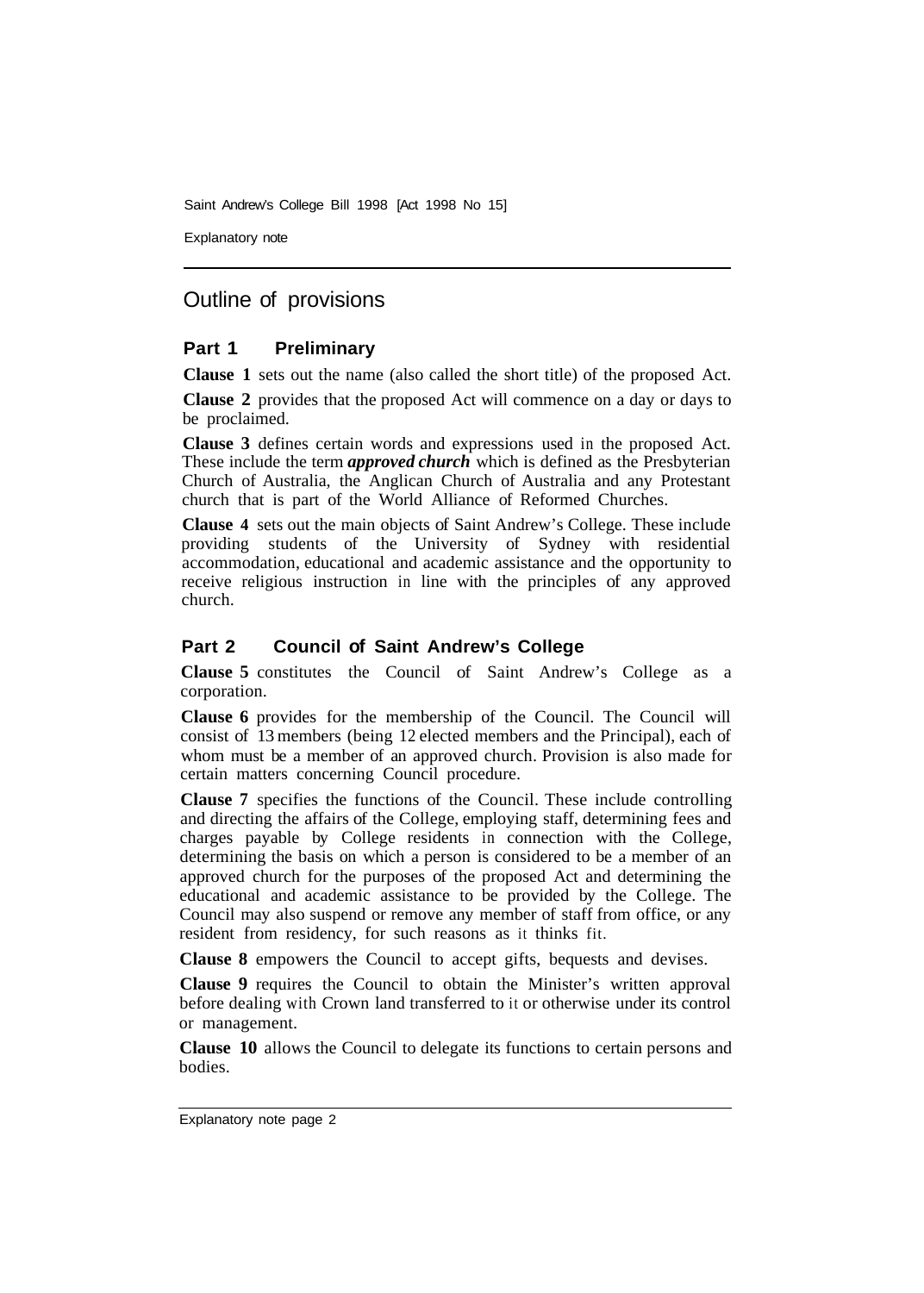Saint Andrew's College Bill 1998 [Act 1998 No 15]

Explanatory note

#### **Part 3 College office holders**

**Clause 11** provides for the office of Principal of the College. The Principal is responsible for the day to day administration of the College, including the general supervision and control of student residents.

**Clause 12** provides for the Council to appoint a College Chaplain if the Principal is not an ordained minister of an approved church.

**Clause 13** provides for the office of Vice-Principal.

**Clause 14** provides for the Chancellor of the University of Sydney to be Visitor of the College. The Visitor's functions are limited to monitoring and reporting on the conduct of the College and performing ceremonial functions.

#### **Part 4 Administrative provisions**

**Clause 15** provides that any student of the University of Sydney is eligible for residency at the College, as is any other person within a class prescribed by the by-laws.

**Clause 16** protects any member of the Council, and other persons acting under the direction of the Council, from personal liability for acts done in good faith for the purpose of executing the proposed Act or by-laws. The proposed section also provides that the Council may indemnify a member of the Council for costs, expenses or liabilities.

**Clause 17** enables the Council to make by-laws relating to student and staff membership, residency, College associations, student facilities and instruction, scholarships and bursaries, appointment of staff, election and tenure of members, functions of the Council, procedure and conduct of Council meetings, functions of the Secretary of the Council and such other matters it determines are relevant to the proper conduct of the College.

#### **Part 5 Miscellaneous provisions**

**Clause 18** repeals the *Saint Andrew's College Incorporation Act 1867* under which the present body governing the College (known as the Principal and Councillors of Saint Andrew's College) is incorporated.

**Clause 19** makes minor consequential amendments to the *Uniting Church in Australia Act 1977.* 

**Clause 20** is a formal provision giving effect to Schedule 1.